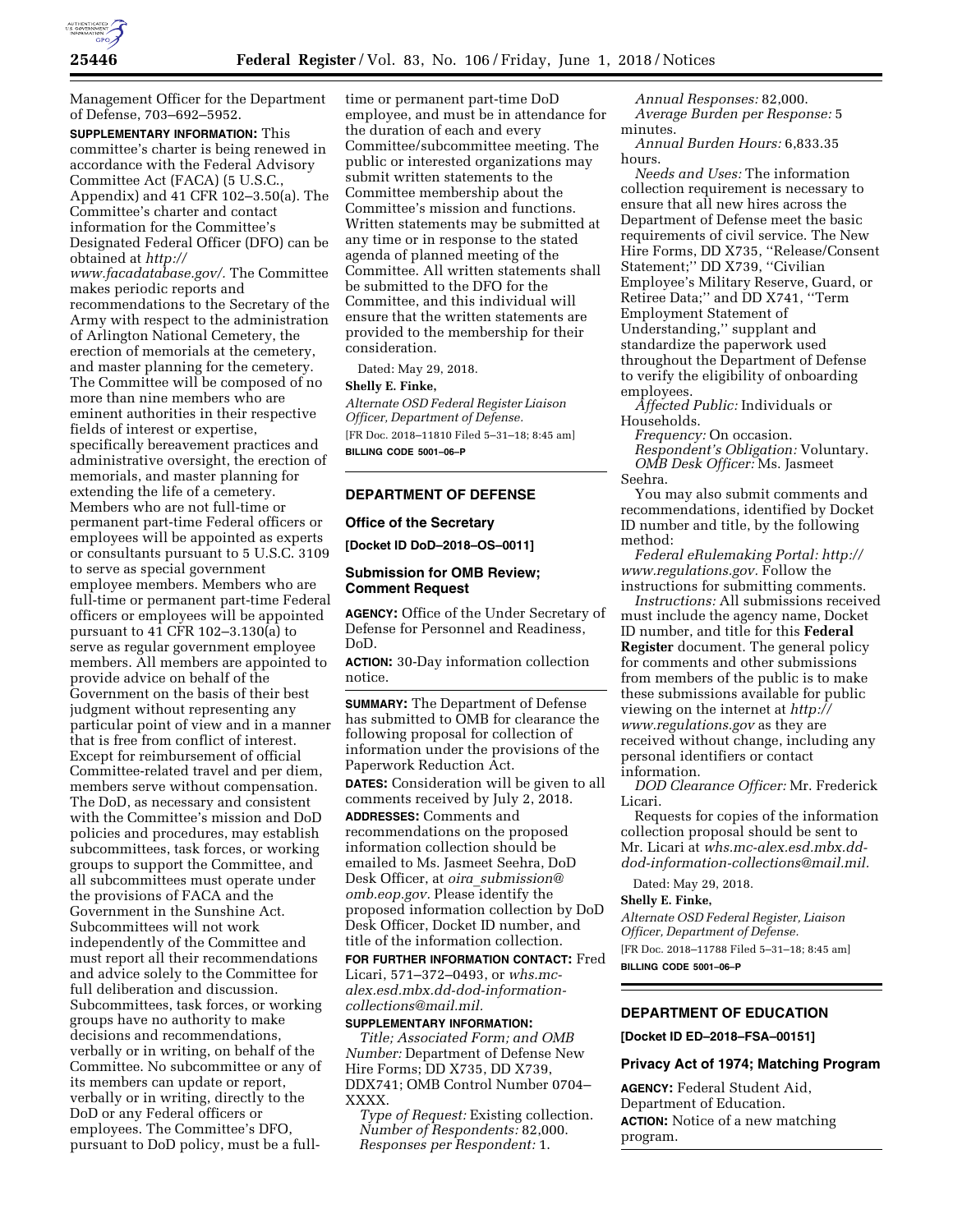**SUMMARY:** Pursuant to the Privacy Act of 1974, as amended by the Computer Matching and Privacy Protection Act of 1988 and the Computer Matching and Privacy Protections Amendments of 1990 (Privacy Act), and Office of Management and Budget (OMB) guidance on the conduct of computer matching programs, notice is hereby given of the renewal of the computer matching program between the Department of Education (ED) (recipient agency) and the Department of Justice (DOJ) (source agency).

**DATES:** Submit your comments on the proposed matching program on or before July 2, 2018.

The matching program will go into effect at the later of the following two dates: June 20, 2018 or 30 days after the publication of this notice, on June 1, 2018, unless comments have been received from interested members of the public requiring modification and republication of the notice.

The matching program will continue for 18 months after the effective date of the computer matching agreement (CMA) and may be extended for an additional 12 months thereafter, if the conditions specified in 5 U.S.C.  $552a(o)(2)(D)$  have been met.

**ADDRESSES:** Submit your comments through the Federal eRulemaking Portal or via postal mail, commercial delivery, or hand delivery. We will not accept comments submitted by fax or by email or those submitted after the comment period. To ensure that we do not receive duplicate copies, please submit your comments only once. In addition, please include the Docket ID at the top of your comments.

• *Federal eRulemaking Portal:* Go to *[www.regulations.gov](http://www.regulations.gov)* to submit your comments electronically. Information on using *Regulations.gov*, including instructions for accessing agency documents, submitting comments, and viewing the docket, is available on the site under the "help" tab.

• *Postal Mail, Commercial Delivery, or Hand Delivery:* If you mail or deliver your comments about this new CMA, address them to: Marya Dennis, Management and Program Analyst, U.S. Department of Education, Federal Student Aid, Union Center Plaza, 830 First Street NE, Washington, DC 20202– 5454. Telephone: (202)377–3385.

*Privacy Note:* ED's policy is to make all comments received from members of the public available for public viewing in their entirety on the Federal eRulemaking Portal at *[www.regulations.gov.](http://www.regulations.gov)* Therefore, commenters should be careful to include in their comments only

information that they wish to make publicly available.

*Assistance to Individuals with Disabilities in Reviewing the Rulemaking Record:* On request we will provide an appropriate accommodation or auxiliary aid to an individual with a disability who needs assistance to review the comments or other documents in the public rulemaking record for this notice. If you want to schedule an appointment for this type of accommodation or auxiliary aid, please contact the person listed under **FOR FURTHER INFORMATION CONTACT**.

**FOR FURTHER INFORMATION CONTACT:**  Marya Dennis, Management and Program Analyst, U.S. Department of Education, Federal Student Aid, Union Center Plaza, 830 First Street NE, Washington, DC 20202–5454. Telephone: (202)377–3385.

If you use a telecommunications device for the deaf (TDD) or a text telephone (TTY), call the Federal Relay Service, toll free, at 1–800–877–8339. **SUPPLEMENTARY INFORMATION:** Section 421(a)(1) of the Controlled Substances Act (21 U.S.C. 862(a)(1)) includes provisions regarding the judicial denial of Federal benefits. Section 421 of the Controlled Substances Act, which was originally enacted as section 5301 of the Anti-Drug Abuse Act of 1988, and which was amended and redesignated as section 421 of the Controlled Substances Act by section 1002(d) of the Crime Control Act of 1990, Public Law 101–647 (hereinafter referred to as ''section 5301''), authorizes Federal and State judges to deny certain Federal benefits (including student financial assistance under title IV of the Higher Education Act of 1965, as amended (HEA)) to individuals convicted of drug trafficking or possession of a controlled substance.

In order to ensure that HEA student financial assistance is not awarded to individuals subject to denial of benefits under court orders issued pursuant to section 5301, DOJ and ED implemented a computer matching program. The 18 month CMA was recertified for an additional 12 months on June 20, 2017. The 12-month recertification of the CMA will automatically expire on June 19, 2018.

For the purpose of ensuring that HEA student financial assistance is not awarded to individuals denied benefits by court orders issued under the Denial of Federal Benefits Program, ED must continue to obtain from DOJ identifying information regarding individuals who are the subject of section 5301 denial of benefits court orders. The purpose of this notice is to announce the continued operation of the computer matching program and to provide certain required information concerning the computer matching program.

#### **PARTICIPATING AGENCIES**

The Department of Education (ED) and the Department of Justice (DOJ).

#### **AUTHORITY FOR CONDUCTING THE MATCHING PROGRAM:**

Under section 5301, ED must deny Federal benefits to any individual upon whom a Federal or State court order has imposed a penalty denying eligibility for those benefits. Student financial assistance under the HEA is a Federal benefit and under section 5301, ED must, in order to meet its obligations under the HEA, have access to information about individuals who have been declared ineligible under section 5301.

While DOJ provides information under section 5301 about individuals who are ineligible for Federal benefits to the General Services Administration (GSA) for inclusion in GSA's List of Parties Excluded from Federal Procurement and Nonprocurement Programs, DOJ and ED have determined that matching against the DOJ database is more efficient and effective than matching against the GSA List. The DOJ database has specific information about the HEA programs for which individuals are ineligible, as well as the expiration of the debarment period, making the DOJ database more complete than the GSA List. Both of these elements are essential for a successful match.

#### **PURPOSE(S):**

The purpose of this matching program is to ensure that the requirements of section 421 of the Controlled Substances Act (originally enacted as section 5301 of the Anti-Drug Abuse Act of 1988, Public Law 100–690, 21 U.S.C. 853a, which was amended and redesignated as section 421 of the Controlled Substances Act by section 1002(d) of the Crime Control Act of 1990, Public Law 101–647) (hereinafter referred to as ''section 5301'') are met.

DOJ is the lead contact agency for information related to section 5301 violations and, as such, provides this data to ED. ED seeks access to the information contained in the Denial of Federal Benefits and Defense Procurement Fraud Debarment Clearinghouse program (DFB/DPFD) database (formerly known as DEBARS) that is authorized under section 5301 for the purpose of ensuring that HEA student financial assistance is not awarded to individuals subject to denial